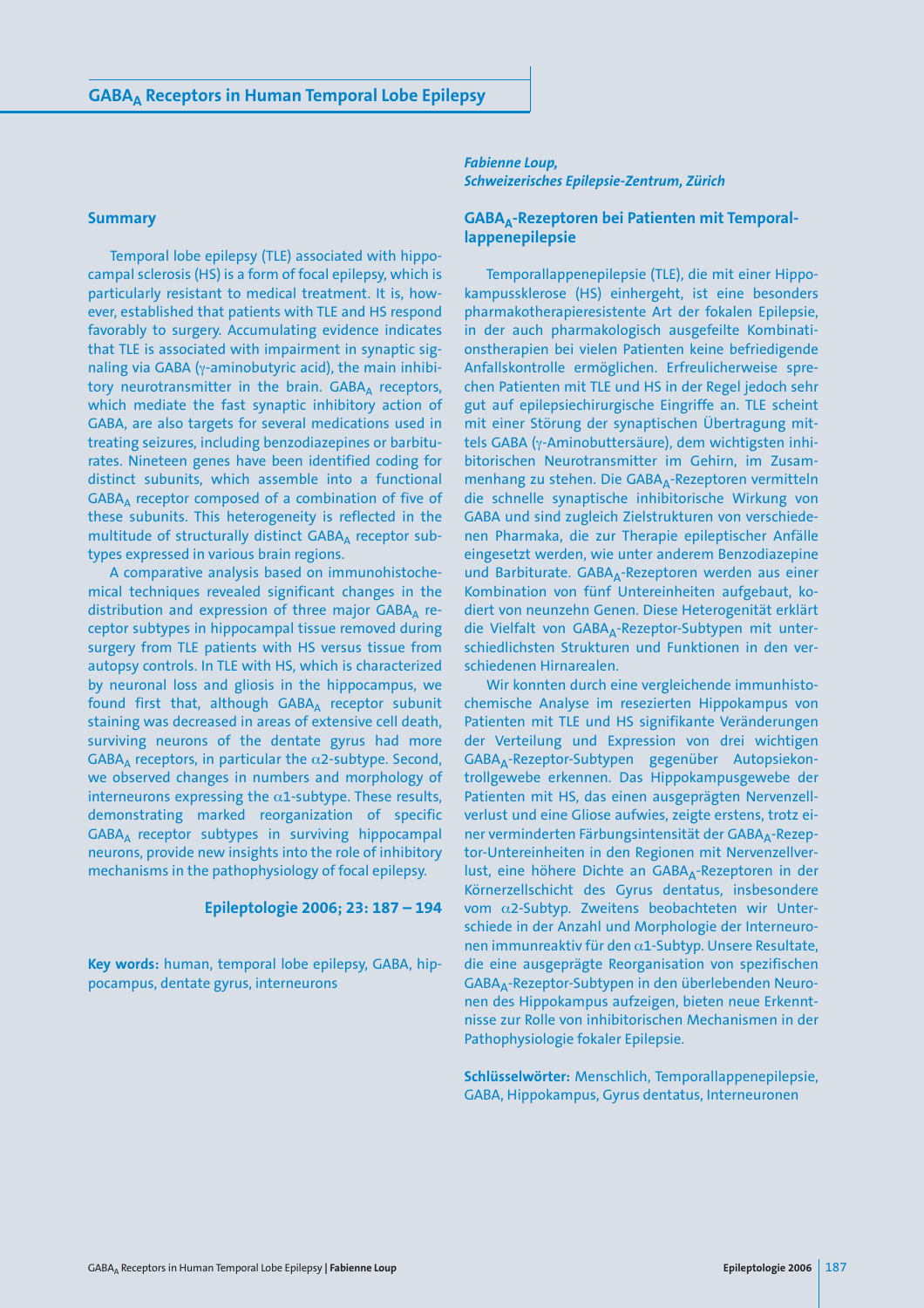# Les récepteurs GABA<sub>A</sub> dans l'épilepsie du lobe **temporal chez l'homme**

Parmi les différentes formes d'épilepsie focale, l'épilepsie du lobe temporal (ELT) associée à une sclérose de l'hippocampe (SH) est une des plus résistantes au traitement pharmacologique. Les patients souffrant de ce type d'épilepsie répondent cependant favorablement à une intervention chirurgicale dans la majorité des cas. Plusieurs études ont montré que l'ELT s'accompagne d'un dysfonctionnement de la transmission synaptique par l'intermédiare du GABA (acide γ-aminobutyrique), le neurotransmetteur inhibiteur principal du cerveau. Les récepteurs GABA<sub>A</sub> qui transmettent l'action inhibitrice synaptique rapide du GABA sont aussi la cible de plusieurs médicaments utilisés lors du traitement des crises épileptiques, notamment les benzodiazepines et les barbituriques. Ce récepteur est composé d'une combinaison de cinq sous-unités codées par une vingtaine de gènes. Cette hétérogénéité est reflétée par la multitude de sous-types du récepteur GABAA possédant des structures et des fonctions diverses dans les differentes régions du cerveau.

En comparant par marquage immunohistochimique des pièces de résection de patients souffrant d'ELT associée à une SH avec des pièces d'autopsie contrôle, nous avons observé, au sein de l'hippocampe, des changements importants dans la distribution et l'expression de trois sous-types majeurs du récepteur GABA<sub>A</sub>. Chez les patients atteints d'une SH qui est constituée par une perte neuronale sélective associée à une gliose de l'hippocampe, il a été constaté que, si une diminution des différentes sous-unités du récepteur GABAA est bien observée dans les régions qui subissent une perte cellulaire, les neurones en grain du gyrus denté qui survivent possèdent un nombre plus élevé de récepteurs GABA, en particulier du sous-type α2. Nous avons aussi observé des altérations dans le nombre et la morphologie des interneurones qui expriment le sous-type  $\alpha$ 1. Nos résultats, montrant clairement une réorganisation de certains sous-types du récepteur GABAA dans les neurones qui survivent au sein de l'hippocampe, contribuent à approfondir nos connaissances du rôle des méchanismes inhibiteurs dans la pathophysiologie de l'épilepsie focale.

**Mots clés :** humain, épilepsie du lobe temporal, GABA, hippocampe, gyrus denté, interneurones

# **Introduction**

Epilepsy is one of the most prevalent neurological disorders, afflicting approximately one percent of the world population – about 50'000 people in Switzerland. This condition is characterized by an enduring predisposition to generate epileptic seizures and the occurrence of at least one epileptic seizure [1]. Among the many types of epilepsy, the most common in adults is temporal lobe epilepsy (TLE). This form of epilepsy frequently involves the hippocampus, a brain area important for processing memory and emotions (**Figure 1A**). The associated pathological alterations are referred to as hippocampal sclerosis (HS). TLE with HS is particularly refractory to treatment with available antiepileptic medication, but fortunately in recent years it has been recognized that surgical treatment provides a high success rate of seizure freedom [2, 3]. The examination of brain tissue, which had to be excised during surgery, provides a unique opportunity to study the changes caused by repeated seizures and to probe the mechanisms underlying the generation and maintenance of epilepsy. Ultimately, this approach will afford new treatments that offer lasting relief from seizures.

In this brief overview, I report on an investigation in which we analyzed the changes in neurotransmitter receptors mediating inhibition in hippocampal tissue removed at surgery from patients with medically intractable TLE [4]. The study was performed at the Institute of Pharmacology and Toxicology, University of Zurich, in the laboratory of Prof. J.M. Fritschy and conducted in close collaboration with Profs. H.G. Wieser and Y. Yonekawa of the Departments of Neurology and Neurosurgery, respectively, at the University Hospital Zurich.

# **Temporal lobe epilepsy with hippocampal sclerosis**

The symptomatic focal epilepsies can be divided into three categories: 1) those associated with HS, 2) those associated with specific lesions such as tumors, scars, vascular malformations, and dysplasias, and 3) those of unknown etiology [5]. First described in 1825 [6], HS is the most common structural alteration in epilepsy and is characterized by neuronal cell loss and gliosis that selectively affect different regions of the hippocampus (**Figure 1B and 1C**). At the macroscopic level, the neuronal cell loss results in hippocampal atrophy, which, when severe, can be seen with high resolution magnetic resonance imaging (MRI). At the microscopic level, pathological analysis reveals that neuronal cell loss is particularly extensive in the CA1 area and less severe in the CA3 area and in the hilus of the dentate gyrus (endfolium) [7]. Moreover, there is a relative preservation of CA2 pyramidal cells and of the granule cells of the dentate gyrus. Another feature of HS encountered in approximately 50% of TLE patients is granule cell dispersion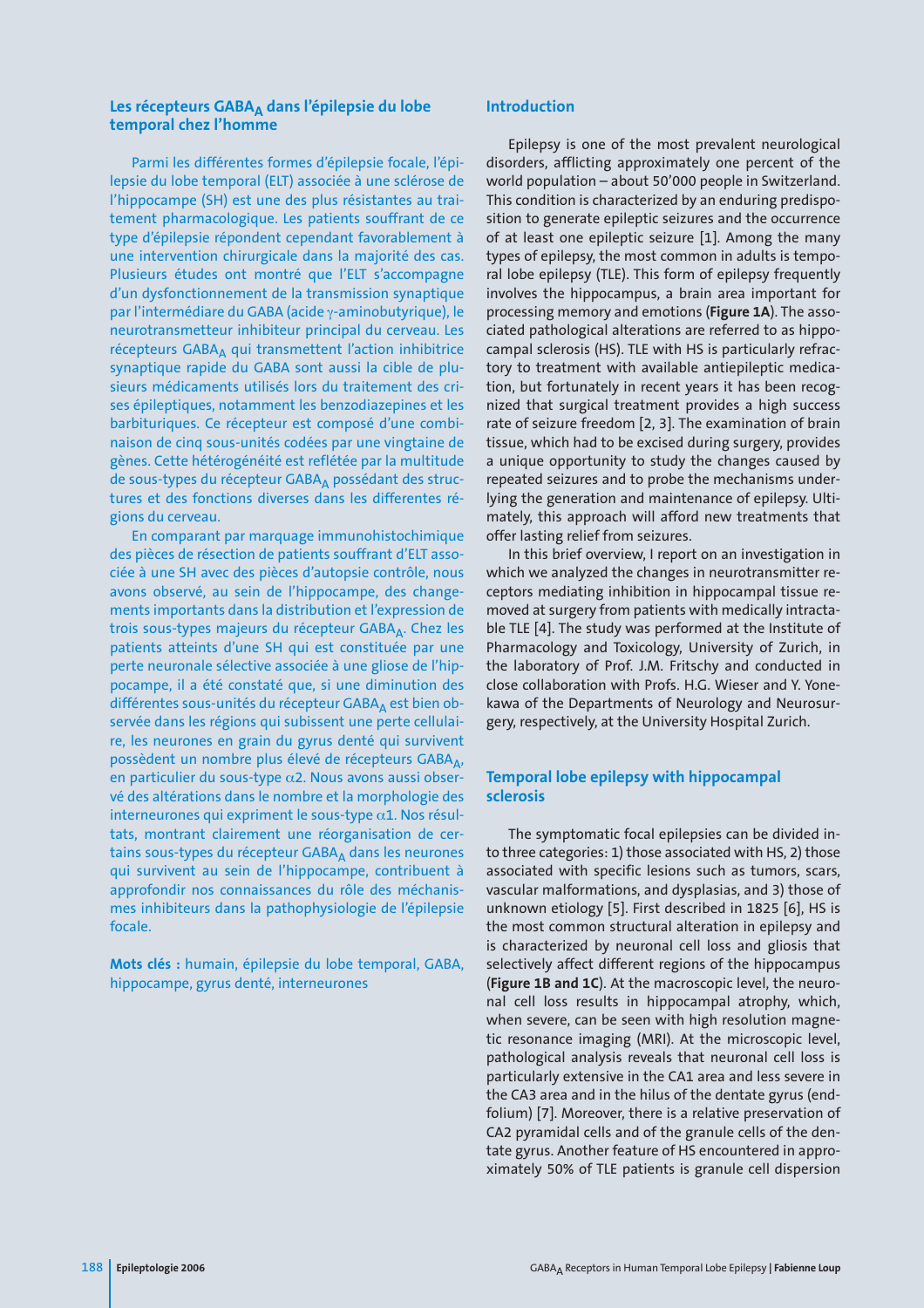defined as a widening of the granule cell layer (see **Figure 3**, first and third columns).

### **GABAergic synaptic neurotransmission**

Epileptic seizures are manifestations of synchronized waves of uncontrolled but transient electrical activity in populations of neurons in the brain. Neurons communicate with each other at specialized contact points termed synapses by releasing neurotransmitters that bind to receptors located on the surface of the receiving neuron. Depending on the neurotransmitter, the type of receptor, and the prevailing ionic gradients, the receiving neuron is either excited or inhibited. In the healthy brain, a delicate balance between excitation and inhibition is maintained that ensures the efficient functioning of neuronal networks. Disease processes that tip the scales in favor of excitation result in agitation or even seizures, while excessive inhibition of large numbers of neurons results in sedation. Accordingly, many antiepileptic drugs act by promoting inhibition in the brain.

In the hippocampus and the cerebral cortex, there are two main types of nerve cells, the pyramidal cells and the interneurons. The pyramidal cells represent approximately 80% of all cortical neurons, are excitatory, and use glutamate as their neurotransmitter. The granule cells of the dentate gyrus, which provide an important input to the hippocampus, are also excitatory and glutamatergic. In contrast, the interneurons, comprising the remaining 20% of neurons, are inhibitory and release γ-aminobutyric acid (GABA). Even though GABAergic neurons are relatively few in number, they often exert control over hundreds of pyramidal cells via strongly divergent and particularly efficacious synaptic connections, and can thereby synchronize activity of neuronal populations.

Fast synaptic inhibition is mediated primarily by the  $GABA_\Delta$  class of receptors, which gate the flow of chloride ions across the neuronal membrane.  $GABA_\Delta$  receptors belong to the family of ligand-gated ion channels and form heteromeric complexes composed of five subunits. A multitude of subunit variants encoded by at least 19 genes in the mammalian central nervous system have been classified into several families (for example  $α1-6$ ,  $β1-3$ ,  $γ1-3$ ) [8]. Different subunits from these families assemble to form functionally and pharmacologically distinct receptor subtypes, most of which include at least one of each of the  $\alpha$ ,  $\beta$  and  $\gamma$  subunits [9, 10]. It has been shown that the  $\alpha$ -subunit variants are useful markers for the identification of specific subtypes, while the β- and γ-subunits are ubiquitous being present in most receptor subtypes. Furthermore, in animal studies these distinct receptor subtypes were shown to be preferentially expressed in specific regions and neuronal populations [11, 12]. Previous to our study, limited data were available in the human on the



**Figure 1: (A) A coronal section of a brain MRI scan showing the position of the hippocampal formation in the mesial part of the temporal lobe (box), which includes the dentate gyrus, the hippocampus proper (Ammon's horn), the subiculum, and the entorhinal cortex. (B, C) Coronal sections of human hippocampal tissue stained with cresyl violet to demonstrate the pattern of neuronal cell loss seen in TLE with HS (C) as compared to a control (B). (B) Normal distribution of neuronal cell bodies in the dentate gyrus and the hippocampus proper, which is divided into three areas and labeled CA1, CA2, and CA3. (C) Marked hippocampal atrophy due to prominent cell loss in CA1, CA3, and the hilus of the dentate gyrus. CA2 pyramidal cells and dentate granule cells are relatively well preserved. Granule cell dispersion, although present, is difficult to see at this low-power magnification. Scale bar, 1 mm. (A) Courtesy of PD Dr. H.J. Huppertz; (B) Modified from Loup et al. [4], with permission of the Society for Neuroscience.**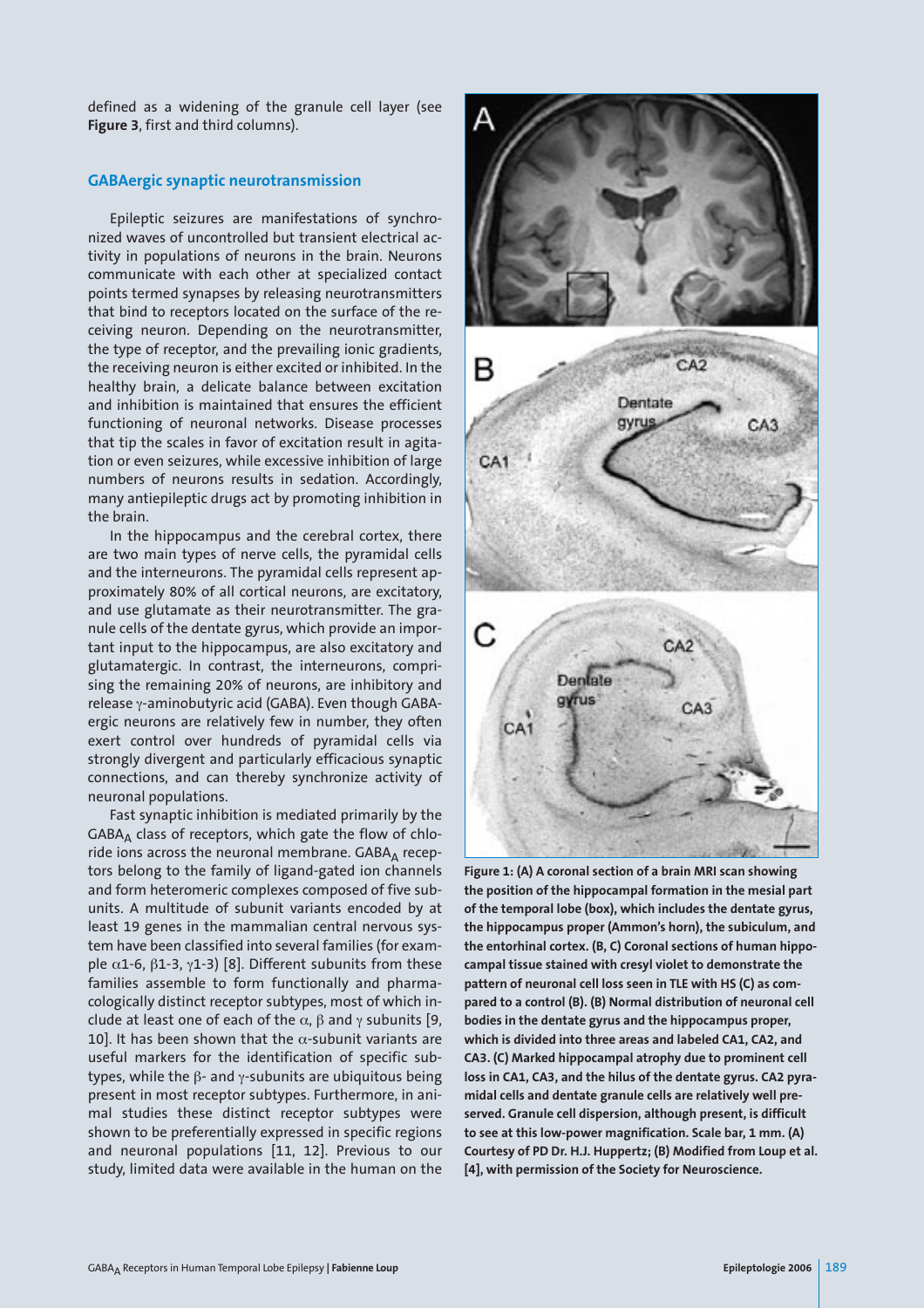differential expression of  $GABA_A$  receptor subtypes in normal or disease states because of methodological limitations. Thus, PET studies using flumazenil, an antagonist at the benzodiazepine/GABA $_A$  receptor complex, although indispensable for tracking changes in living subjects, provide low spatial resolution of GABAA receptor distribution and do not allow the differentiation between distinct different subtypes.

 $GABA_\Delta$  receptors are of particular interest from the medical standpoint in view of their sensitivity to widely used therapeutic agents, such as barbiturates and benzodiazepines. The latter drugs exert powerful antiepileptic, anxiolytic, sedative, and muscle-relaxant actions by potentiating  $GABA_A$  receptor function. An interesting direction in recent research has been the attribution of specific subtypes to each of these distinct actions, which will help in the development of more selective medications with less side effects [13]. Blocking GABA $_A$ receptors pharmacologically promotes the generation of seizures in animals and in humans. These findings together with recent studies in animal models of TLE suggest that impairment of  $GABA_A$  receptor function contributes to epilepsy [14].

#### **Methodology**

For this study we used hippocampal tissue obtained at surgery from patients with pharmacoresistant TLE. Prior to surgery, the patients were subjected to a comprehensive assessment including EEG monitoring, neuropsychological testing and high resolution MRI with special protocols to localize and characterize the epileptogenic foci. Based on the results of these tests, the patients were classified into those with HS and those without sclerosis. Patients from the HS group underwent selective amygdalohippocampectomy in which afflicted parts of amygdala, hippocampal formation, and parahippocampal gyrus were resected [15]. The origin of TLE in the non-HS patients was usually attributed to a tumor or a vascular malformation. In these patients the surgical procedure was adapted to the location and extent of the lesion. For comparison we used hippocampal tissue collected at autopsy from subjects who did not have a history of neurological or psychiatric disorder. All procedures were performed with the informed consent of the patients or legal next of kin and were approved by the Ethics Committee of the University Hospital Zurich in accordance with the Declaration of Helsinki.

The tissue samples obtained at surgery or autopsy were cut into 7 to 12 mm-thick blocks and comprised the anterior and mid levels of the hippocampal formation. They were processed in the laboratory to achieve optimal tissue preservation and frozen. They were cut in very thin slices (thickness of 40  $\mu$ m, that is 40 x 1/1000 of a 1 mm) perpendicular to the antero-posterior axis of the hippocampal formation, collected in a buffer solu-



Figure 2: Differential distribution of three major GABA<sub>A</sub> **receptor subtypes in the hippocampus from a control (left column) and a TLE patient with HS (right column). The colorcoding indicates optical density of staining using a normalized scale with the strongest signal in white and no signal (background) in dark blue. In both specimens, adjacent sections were stained for the subunits** α**1,** α**2 and** α**3. In the control, the** α**-subunit variants demonstrate distinct patterns of immunoreactivity. In TLE with HS, staining is decreased in areas of prominent cell loss (CA1, CA3 and hilus of the dentate gyrus), whereas staining is increased in the dentate gyrus. Scale bar, 2 mm. Modified from Loup et al. [4], with permission of the Society for Neuroscience.** 

tion and stored at -20°C. This procedure allowed the processing in parallel of 10 to 12 different specimens in one single session, thus minimizing experimental variability.

In a first step we then used a technique called immunoperoxidase staining to visualize the different  $GABA_\Delta$  receptor subunits in human brain tissue using light microscopy. This method is based on the specific and selective binding of a high-affinity antibody with the subunit, which acts as the antigen. An amplification procedure followed by an enzymatic reaction catalyzed by peroxidase then leads to the staining of the subunit. We used several specific antibodies directed against the most abundant GABAA receptor subunits: the subunits α1, α2, α3, β2/3 and γ2. To improve the signal-to-noise ratio of the immunhistochemical staining, an antigenretrieval method based on microwave irradiation was adapted for human brain tissue [16]. Finally adjacent series of sections were stained with cresyl violet for histopathological examination. The numbers of cells were counted to assess objectively the degree of neuronal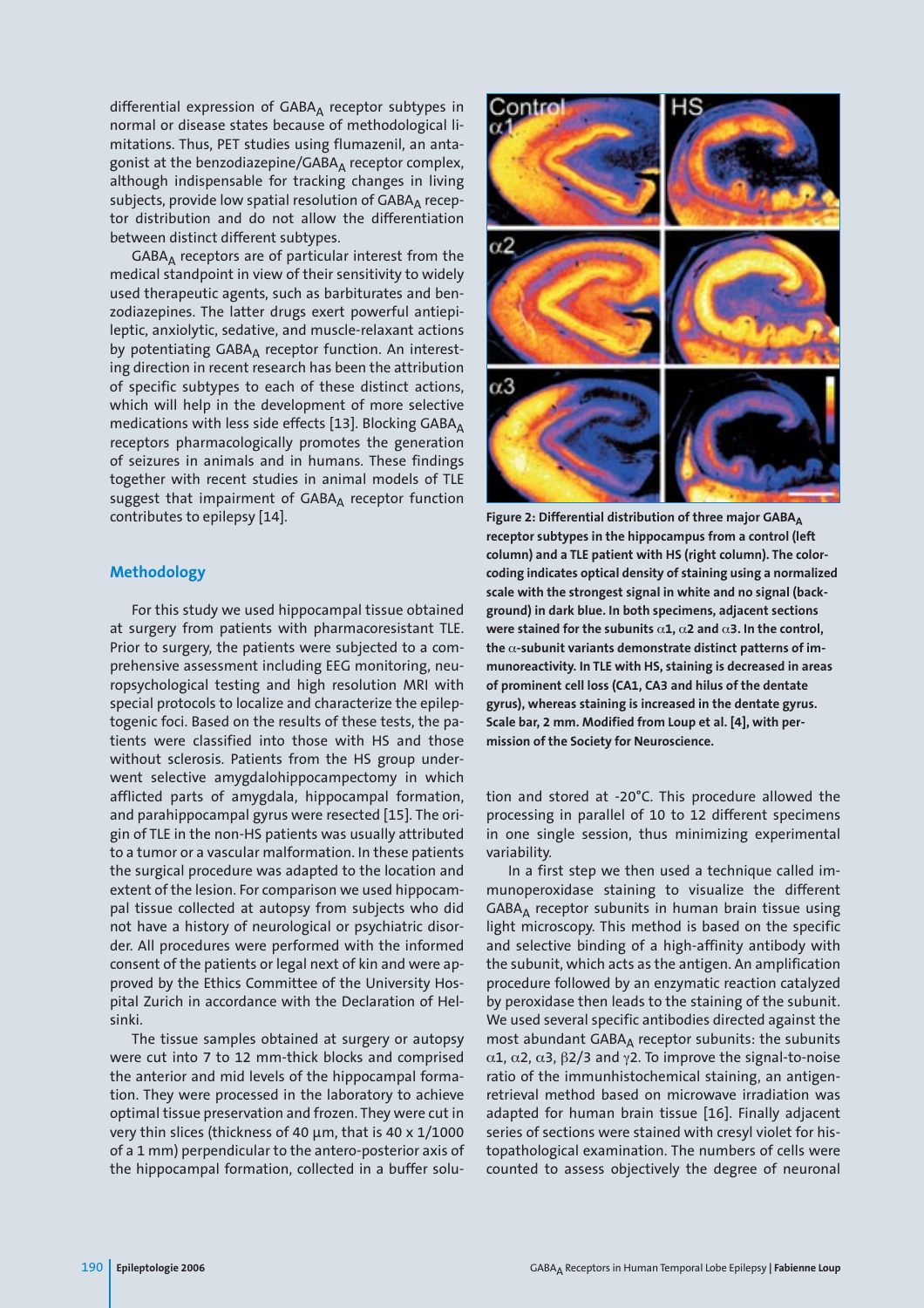loss in TLE specimens with HS. In addition, the intensity of staining for each subunit in the CA2 area and dentate gyrus was quantified using a computer program for optical density measurements.

# Differential distribution of GABA<sub>A</sub> receptor sub**types: a comparison between control tissue and TLE specimens with HS**

To obtain an initial overview, the subunits α1, α2 and  $\alpha$ 3, which form distinct GABA<sub>A</sub> receptor subtypes, were visualized at low-power magnification in the normal human hippocampus as illustrated in the color-coded images (**Figure 2**, left column). Differences in staining intensity for each subunit were assessed using a normalized color scale revealing that the  $\alpha$ -subunit variants showed distinct patterns of distribution. Thus while all three  $\alpha$ -subunits are present in CA1 pyramidal cells, they are differentially expressed in CA2 pyramidal cells, and only the  $\alpha$ 2-subunit was detected in CA3 pyramidal cells.

The distribution of the GABA<sub>A</sub> receptor subunits was then analyzed in hippocampal specimens from TLE patients with HS and from TLE patients without HS. While the cytoarchitecture and the staining pattern for  $GABA_\Delta$  receptor subunits were largely similar in the autopsy controls and the TLE specimens without HS, prominent changes were observed in TLE specimens with HS (**Figure 2**, right column). Thus two main alterations in GABA<sub>A</sub> receptor subunit expression were observed. First, areas of prominent cell loss, such as CA1, CA3, and the hilus of the dentate gyrus showed marked decreases in GABA<sub>A</sub> receptor staining for all subunits. Similar changes have been reported in other studies [17-19]. This finding is not unexpected. Where there are no more cells, there are also no more receptors. What was however unexpected was a second observation in our work,



**Figure 3: Upregulation of the GABAA receptor** α**2-subunit in the dentate gyrus of seven TLE specimens with HS in comparison to a control specimen. Overviews of the hippocampus are shown in the color-coded images. Adjacent sections stained with cresyl violet are represented in black and white at higher magnification, with the upper blade of the dentate gyrus depicted to illustrate granule cell density. In control hippo-**

**campus (top left panel), granule cells are tightly packed forming a compact layer. In HS specimens with moderate granule cell loss, staining intensity in the dentate gyrus is higher than in controls. In HS specimens with severe granule cell loss, the apparent intensity is similar to that in controls. Scale bars, cresyl violet 0.5 mm,** α**2-subunit 2 mm. Modified from Loup et al. [4], with permission of the Society for Neuroscience.**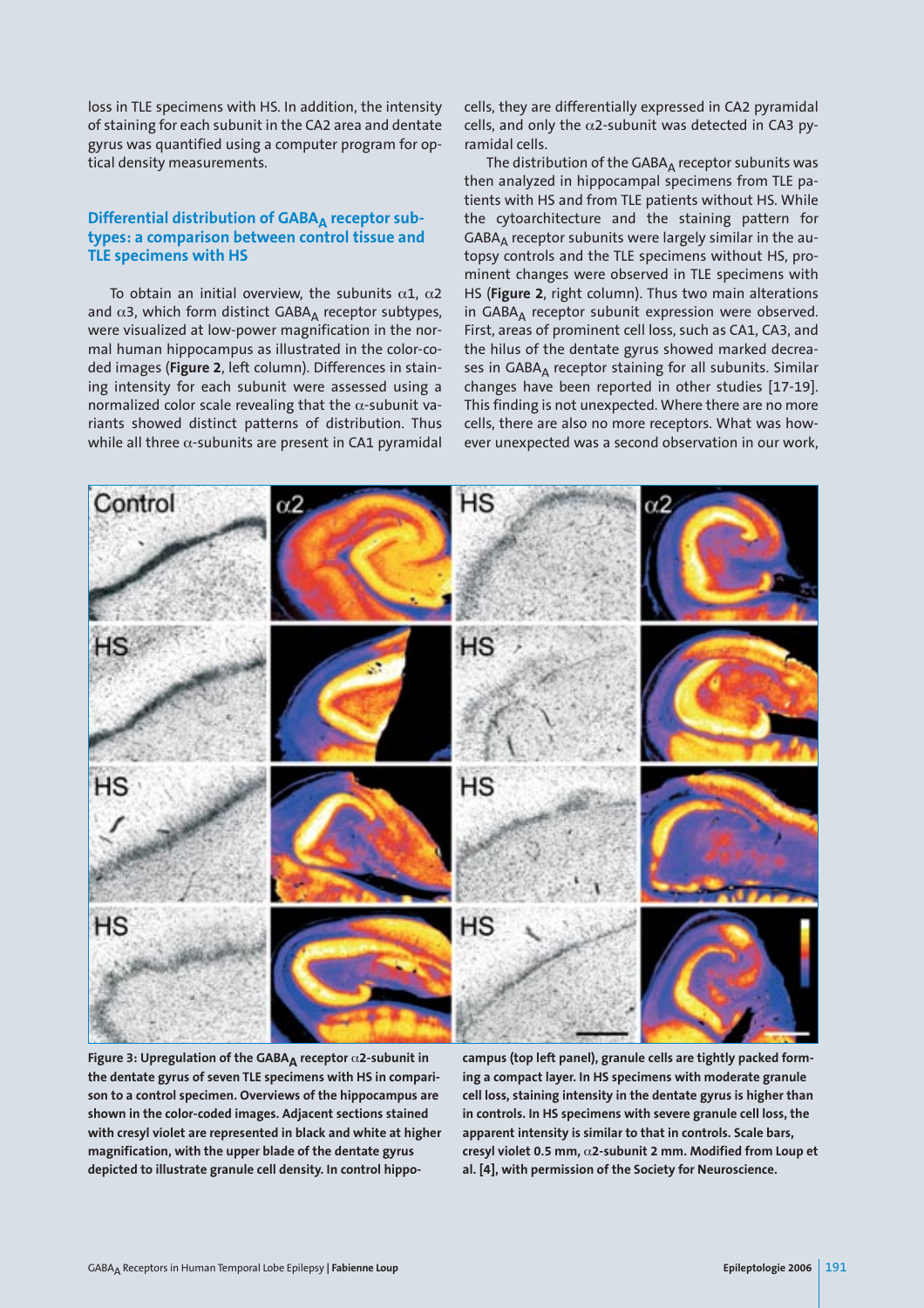namely that areas of relative cell loss such as the dentate gyrus exhibited an increase in GABAA receptor subunit staining.

# Upregulation of GABA<sub>A</sub> receptor subtypes in the **dentate gyrus of TLE specimens with HS**

We further analyzed the relationship between the loss of dentate granule cells and the changes in subunit expression in each of the TLE specimens with HS. We first counted the granule cells and found on average a more than 50% loss. As illustrated in **Figure 3** for one control and seven patients, there was not only variability in granule cell loss, but also in the degree of granule cell dispersion (**Figure 3**, first and third columns). We then compared the amount of granule cell loss with the intensity of staining for the different GABAA receptor subunits in the dentate gyrus. At low-power magnification, the dentate gyrus displayed prominent staining, standing out against the relatively weak staining in the rest of the hippocampus (**Figure 2**, right column, and **Figure 3**, second and fourth columns). Because staining appeared conserved or augmented when compared to control specimens despite a more than 50% loss in granule cells (**Figure 3**), we concluded that there were more  $GABA_\Delta$  receptors on the surviving granule cells in TLE specimens with HS than in controls. Of all subunits, the  $\alpha$ 2 exhibited the largest increase in expression as illustrated in **Figure 2** and **Figure 3**.

To show that there were more receptors on the surviving granule cells, we used immunofluorescence staining, which is based on the detection of the different subunits by linking them to a fluorescent dye. When combined with confocal laser scanning microscopy, this technique allows the precise localization of the

receptor subunit examined at a much higher resolution than with light microscopy, as illustrated in **Figure 4** for the  $\alpha$ 1-subunit. This approach demonstrated that surviving granule cells express more GABA<sub>A</sub> receptors. At the subcellular level, individual granule cells were outlined by intense staining along the surface of the cell bodies (**Figure 4B**) in contrast to the discrete staining observed in the control (**Figure 4A**). In conclusion, the augmented staining in the dentate gyrus indicates an upregulation of GABA<sub>A</sub> receptors in surviving granule cells of TLE patients with HS, despite extensive granule cell loss. Similar results have been obtained in several animal models of TLE [20-23] and our findings have been confirmed in a recent human study [19].

What are the implications of these observations? Receptor upregulation has been proposed to result from hyperactivity at GABAergic synapses onto the surviving dentate granule cells, suggesting the presence of compensatory mechanisms in response to seizures. Thus the surviving neurons appear to cope with the repeated waves of excitation by increasing the number of GABAA receptors on these neurons, thereby enhancing their sensitivity to inhibitory neurotransmitter signals.

# **Changes in interneurons immunoreactive for the** α**1-containing GABAA receptors**

Our analysis of  $\alpha$ 1-subunit staining in the normal hippocampus revealed that in addition to expression in pyramidal cells, the  $\alpha$ 1-subunit is also present in numerous hippocampal interneurons, the cells that release GABA and control the activity of dentate granule cells and pyramidal cells. Based on their size and location, several types of interneurons could be distinguished including large and intensely stained multipolar cells lo-



**Figure 4: Digital images obtained with immunofluorescence staining and confocal laser scanning microscopy illustrating the increase in GABAA receptor** α**1-subunit staining (white) in the dentate gyrus in TLE with HS specimens (B) versus controls (A). (A) In the control, discrete** α**1-subunit immunoreactivity**

**outlines the cell bodies of individual granule cells (arrow). (B) In TLE with HS, the surviving granule cells are larger and surrounded by intense staining along the surface of the cell bodies (arrow). Scale bar, 10 µm. Modified from Loup et al. [4], with permission of the Society for Neuroscience.**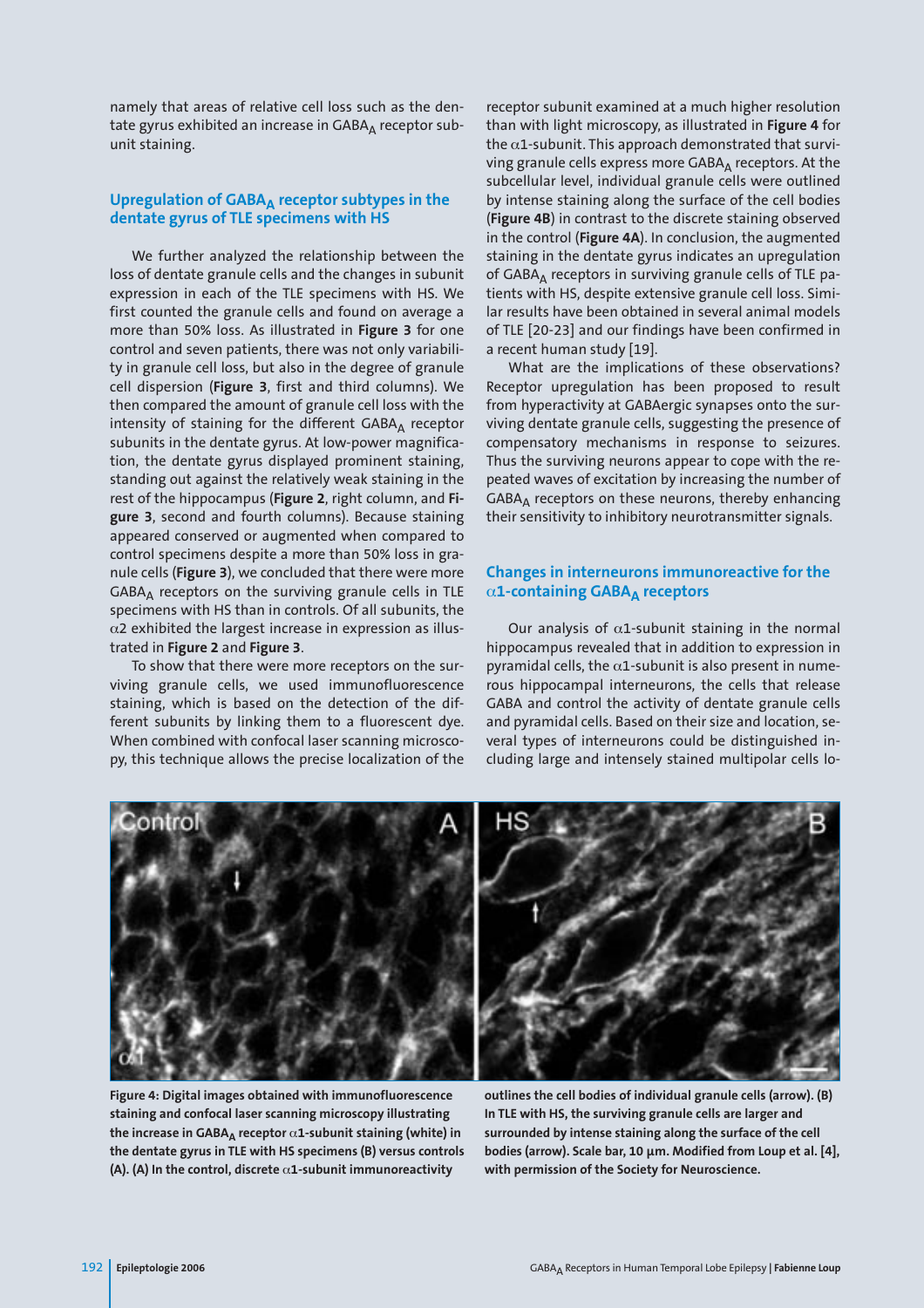

**Figure 5: Altered morphology of large multipolar interneurons immunoreactive for the** α**1-subunit in the CA1 pyramidal cell layer in TLE with HS. (A) In the autopsy control, the cell body contours are smooth with few, long and straight dendrites. (B, C) In HS specimens, the cell body exhibits an irregular shape and dendrites appear tangled, and increased in number. At**

**higher magnification (C), dendritic nodulations are visible (arrows). Note the absence of** α**1-subunit staining in neuropil reflecting severe pyramidal cell loss in CA1. Scale bar, A and B 50 µm, C 25 µm. Modified from Loup et al. [4], with permission of the Society for Neuroscience.** 

cated in the pyramidal cell layer. **Figure 5A** shows such an interneuron superimposed on a dense network of immunoreactive dendrites originating from CA1 pyramidal cells. The presence of inhibitory receptors on these interneurons indicates that they not only regulate the activity of the excitatory cells but also that they are themselves kept in check by neighboring interneurons.

In TLE specimens with HS,  $\alpha$ 1-subunit staining revealed a population of interneurons readily visible in all hippocampal areas but most conspicuous in CA1, because of the absence of staining reflecting CA1 pyramidal cell degeneration (**Figure 5B** and **5C**). We made two novel observations with respect to these interneurons. The first was that a significant number of these cells had died, while others had survived in only certain layers of the hippocampal areas. Second, a proportion of the surviving interneurons, especially the large and multipolar ones, displayed irregularly shaped cell bodies and dendrites that appeared tangled, nodulated, and increased in number (**Figure 5B** and **5C**).

In summary, the severely altered dendritic morphology of surviving  $\alpha$ 1-positive interneurons, which was not present in TLE specimens without HS or controls, indicates pronounced dendritic reorganization in TLE specimens with HS. The layer-specific loss of a subpopulation of interneurons expressing the  $\alpha$ 1-subunit, which had not been reported before in human epileptic tissue or animal models of TLE, suggests that inhibitory drive is reduced at specific inputs on surviving pyramidal cells. Earlier studies of human TLE using other markers of GABAergic interneurons such as neuropeptide Y, somatostatin, or calretinin also found loss or preservation of specific subclasses of interneurons [24-29]. The highly differentiated sensitivity to seizure-induced damage

underscores the functional and neurochemical specialization of hippocampal interneurons [30].

#### **Conclusions**

This brief review describes important alterations in  $GABA_A$  receptors observed in hippocampal tissue from TLE patients with HS. Our analysis reveals a complex and differential reorganization in surviving principal cells and interneurons involving the  $\alpha$ 1,  $\alpha$ 2 and  $\alpha$ 3-subtypes [4]. In a recent study, we further investigated the distribution and expression of these subtypes in the temporal neocortex of patients with TLE [31]. In contrast to the data in the hippocampus, we found a downregulation of  $\alpha$ 3-containing GABA<sub>A</sub> receptors in the superficial layers of the temporal neocortex, while there were no changes in the  $\alpha$ 1 or  $\alpha$ 2-subtypes. Taken together these results show a subtype-specific reorganization of GABAergic systems in both the hippocampus and the neocortex of TLE patients with HS. Our studies are unique in that they allow direct insight into diseased tissue from patients with medically refractory TLE, and thus circumvent the potential difficulties involved in the interpretation of data from animal models of this complex disorder. Furthermore, the identification of altered GABAA receptor subtypes in specific neuronal circuits should facilitate the development of subtype-selective drugs with an improved therapeutic profile as compared to classical benzodiazepines.